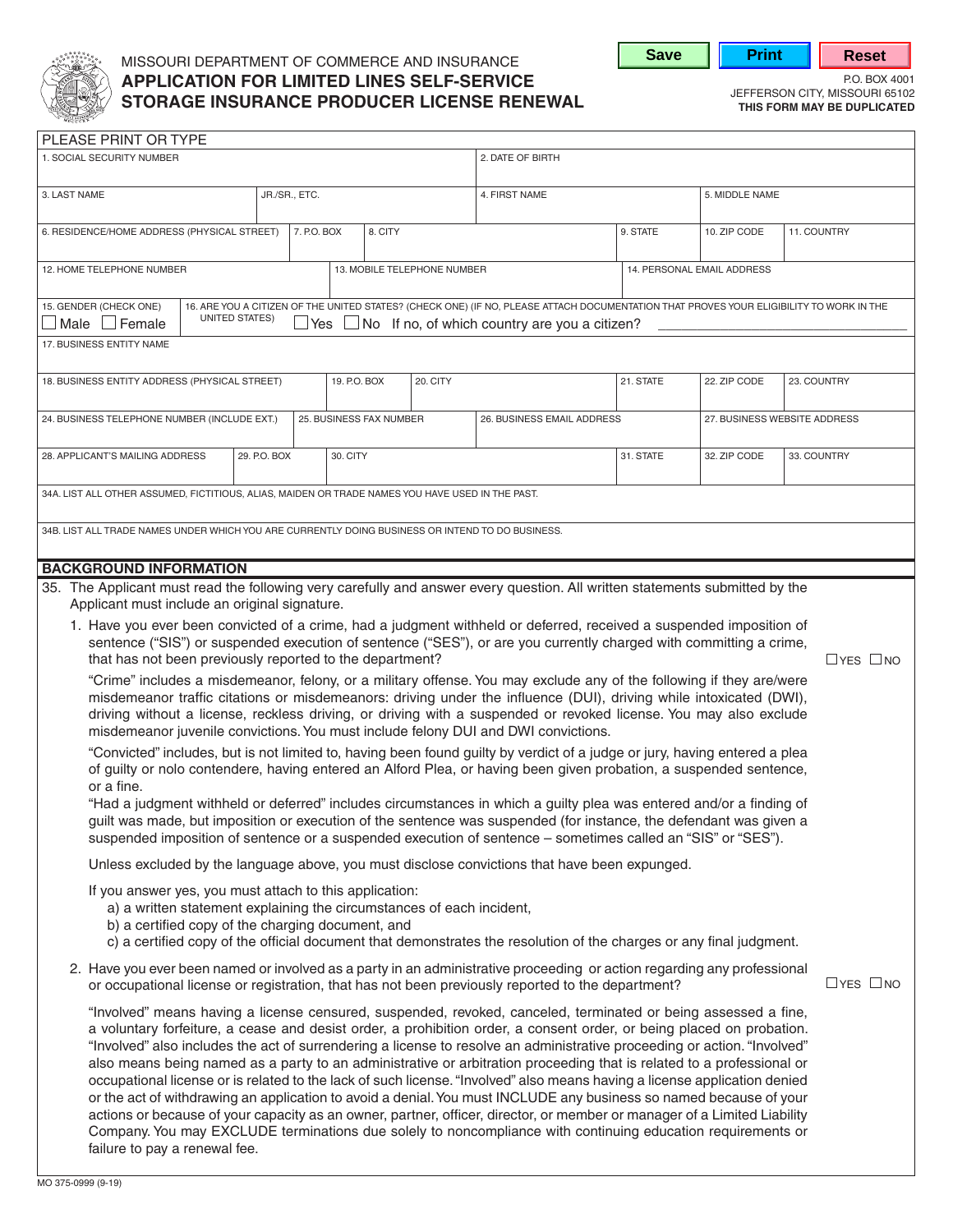### **BACKGROUND INFORMATION**

|  |  |  |  |  |  |  |  | If you answer yes, you must attach to this application: |  |
|--|--|--|--|--|--|--|--|---------------------------------------------------------|--|
|--|--|--|--|--|--|--|--|---------------------------------------------------------|--|

- a) a written statement identifying the type of license and explaining the circumstances of each incident,
- b) a copy of the Notice of Hearing or other document that states the charges and allegations, and
- c) a certified copy of the official document that demonstrates the resolution of the charges and/or a final judgment.

| 3. Has any demand been made or judgment rendered against you or any business of which you are or were an owner,<br>partner, officer or director, or member or manager of a Limited Liability Company, for overdue monies by a provider,<br>an administrator, an insurer, an insured, or a producer, that has not been previously reported to the department?                                                                                                                                                                                                                                                                                                                                                       | $\Box$ YES $\Box$ NO |
|--------------------------------------------------------------------------------------------------------------------------------------------------------------------------------------------------------------------------------------------------------------------------------------------------------------------------------------------------------------------------------------------------------------------------------------------------------------------------------------------------------------------------------------------------------------------------------------------------------------------------------------------------------------------------------------------------------------------|----------------------|
| Have you or any business of which you are or were an owner, partner, officer or director, or member or manager of a<br>Limited Liability Company ever been subject to a bankruptcy proceeding, that has not been previously reported to the<br>department?                                                                                                                                                                                                                                                                                                                                                                                                                                                         | $\Box$ YES $\Box$ NO |
| If you answer yes, you must attach to this application:<br>a) a written statement explaining the circumstances of the demand or judgment,<br>b) a certified copy of the judgment, a copy of the demand, and copies of any other relevant documents,<br>c) a certified copy of the official document that demonstrates the resolution of the demand or judgment,<br>d) a written statement detailing the case number, type of bankruptcy, the court it was filed before, and summarizing<br>the details of the indebtedness and arrangements for repayment,<br>e) a certified copy of the "Notice of Bankruptcy" or its equivalent, and<br>f) a certified copy of the "Order Discharging Debtor" or its equivalent. |                      |
| 4. Have you failed to pay state or federal income tax?                                                                                                                                                                                                                                                                                                                                                                                                                                                                                                                                                                                                                                                             | $\Box$ YES $\Box$ NO |
| Have you failed to comply with an administrative or court order directing payment of state or federal income tax?                                                                                                                                                                                                                                                                                                                                                                                                                                                                                                                                                                                                  | $\Box$ YES $\Box$ NO |
| If you answer yes, you must attach to this application:<br>a) a written statement explaining the circumstances of each administrative or court order,<br>b) copies of all relevant documents (i.e. demand letter from the Department of Revenue or Internal Revenue<br>Service, etc.),<br>c) a certified copy of each administrative or court order, judgment, and/or lien, and<br>d) a certified copy of the official document that demonstrates the resolution of the tax delinquency (i.e. tax<br>compliance letter, etc.).                                                                                                                                                                                     |                      |
| 5. Are you currently a party to, or ever been found liable in, any lawsuit, arbitration or mediation proceeding involving<br>allegations of fraud, misappropriation or conversion of funds, misrepresentation or breach of fiduciary duty, that has<br>not been previously reported to the department?                                                                                                                                                                                                                                                                                                                                                                                                             | $\Box$ YES $\Box$ NO |
| If you answer yes, you must attach to this application:<br>a) a written statement summarizing the details of each incident,<br>b) a certified copy of the Petition, Complaint or other document that commenced the lawsuit and/or arbitration, or<br>mediation proceedings, and<br>c) a certified copy of the official document that demonstrates the resolution of the charges and/or a final judgment.                                                                                                                                                                                                                                                                                                           |                      |
| 6. Have you ever had an insurance agency contract or any other business relationship with an insurance company<br>terminated for any alleged misconduct, that has not been previously reported to the department?                                                                                                                                                                                                                                                                                                                                                                                                                                                                                                  | $\Box$ YES $\Box$ NO |
| Has any business in which you are or were an owner, partner, officer or director ever had an insurance agency<br>contract or any other business relationship with an insurance company terminated for any alleged misconduct, that<br>has not been previously reported to the department?                                                                                                                                                                                                                                                                                                                                                                                                                          | $\Box$ YES $\Box$ NO |
| Have you or any business in which you are or were a member or manager of a Limited Liability Company, ever had an<br>insurance agency contract or any other business relationship with an insurance company terminated for any alleged<br>misconduct, that has not been previously reported to the department?                                                                                                                                                                                                                                                                                                                                                                                                     | $\Box$ YES $\Box$ NO |
| If you answer yes, you must attach to this application:<br>a) a written statement summarizing the details of each incident and explaining why you feel this incident should not<br>prevent you from receiving a limited lines self-service storage insurance producer license, and<br>b) copies of all relevant documents.                                                                                                                                                                                                                                                                                                                                                                                         |                      |
| 7. Do you currently have or have you had a child support obligation?                                                                                                                                                                                                                                                                                                                                                                                                                                                                                                                                                                                                                                               | $\Box$ YES $\Box$ NO |
| If you answer yes:                                                                                                                                                                                                                                                                                                                                                                                                                                                                                                                                                                                                                                                                                                 |                      |
| a) are you in arrearage?                                                                                                                                                                                                                                                                                                                                                                                                                                                                                                                                                                                                                                                                                           | $\Box$ YES $\Box$ NO |
| b) by how many months are you in arrearage? ___________________ months                                                                                                                                                                                                                                                                                                                                                                                                                                                                                                                                                                                                                                             | $\Box$ YES $\Box$ NO |
| c) what is the total amount of your arrearage?                                                                                                                                                                                                                                                                                                                                                                                                                                                                                                                                                                                                                                                                     | $\Box$ YES $\Box$ NO |

d) are you currently subject to a repayment agreement to cure the arrearage? (If you answer yes, provide  $\alpha$  documentation showing an approved repayment plan from the appropriate state child support agency.)  $\Box$  YES  $\Box$  NO